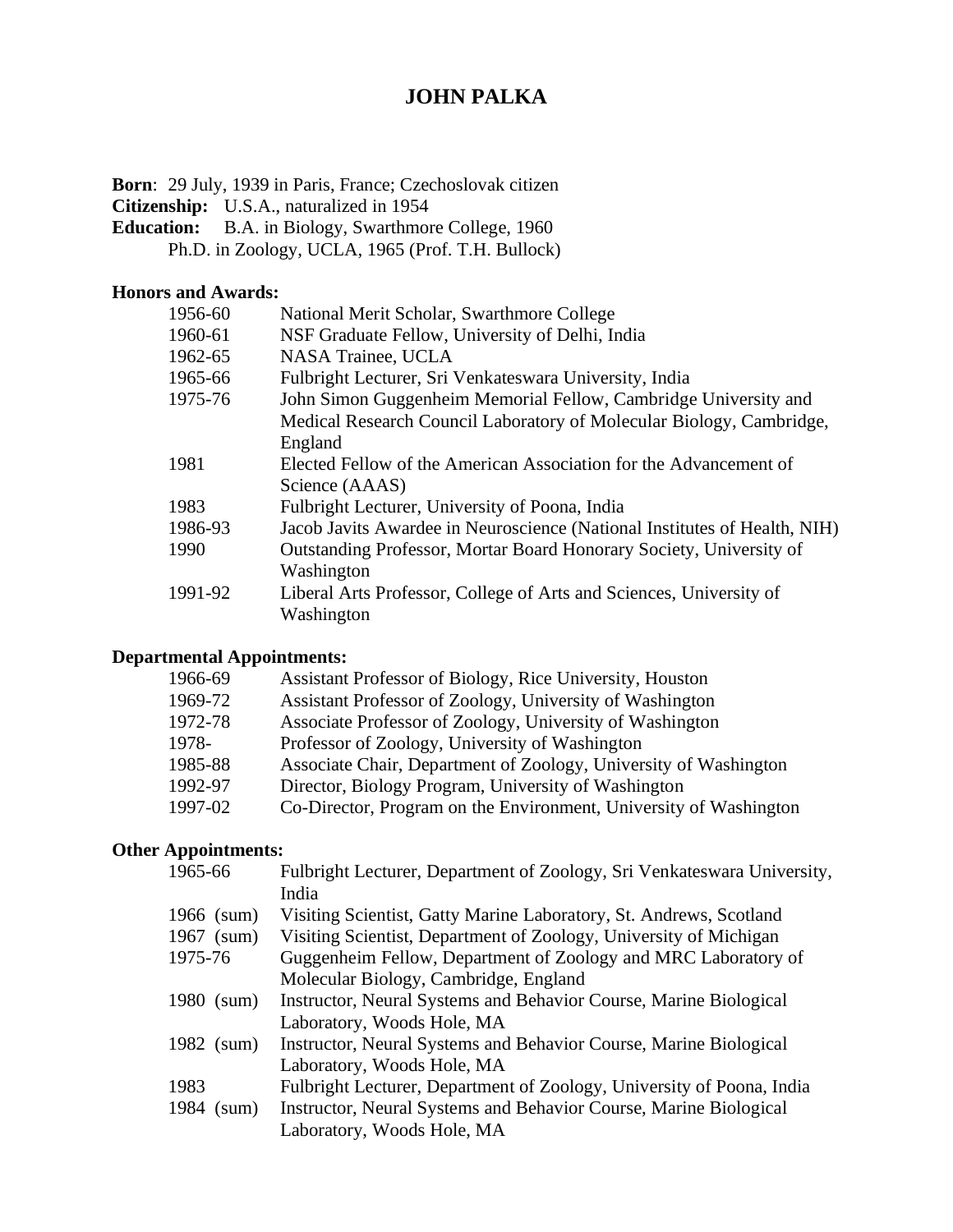| 1986 (sum) | Instructor, Neurobiology of <i>Drosophila</i> Course, Cold Spring Harbor  |
|------------|---------------------------------------------------------------------------|
|            | Laboratory, Long Island, NY                                               |
| 1988 (sum) | Coordinator, Neurobiology of <i>Drosophila</i> Course, Cold Spring Harbor |
|            | Laboratory, Long Island, NY                                               |
| 1989 (sum) | Coordinator, Neurobiology of <i>Drosophila</i> Course, Cold Spring Harbor |
|            | Laboratory, Long Island, NY                                               |

### **Activities Since Retirement:**

| Academic:     | Ph. D. Supervisory Committee for Tema Milstein, Communications<br>$(2003 - 2007)$       |
|---------------|-----------------------------------------------------------------------------------------|
|               | Ph. D. Supervisory Committee for Scott Brown, History (2006-2010)                       |
|               | Ph. D. Supervisory Committee for Marty Manor, History (2009-2013)                       |
| Service:      | Board Member, Whidbey Institute (1998-2004)                                             |
|               | Board Member, Friends of Freeland (2002-2006)                                           |
|               | Member, Advisory Council, Au Sable Institute Pacific Rim (2003-2006)                    |
|               | Member, Island County Marine Resources Committee (2005-2007)                            |
|               | Member, Scientific Advisory Group, Seattle Biotech Legacy Foundation<br>$(2006 - 2009)$ |
|               | Principal Organizer, Lyceum Lectures on Whidbey Island (2000-2009)                      |
|               | Board Member, Siddha Yoga Meditation Center of Seattle (2011-2014)                      |
| <b>Books:</b> | Moje Slovensko, moja rodina, Kalligram, Bratislava, 2010                                |
|               | My Slovakia, My Family: One Family's Role in the Birth of a Nation,                     |
|               | Kirk House Publishers, Minneapolis, 2012; www.jpalka.com                                |
| Blog:         | <i>Nature's Depths</i> (started November, 2015): www.naturesdepths.com                  |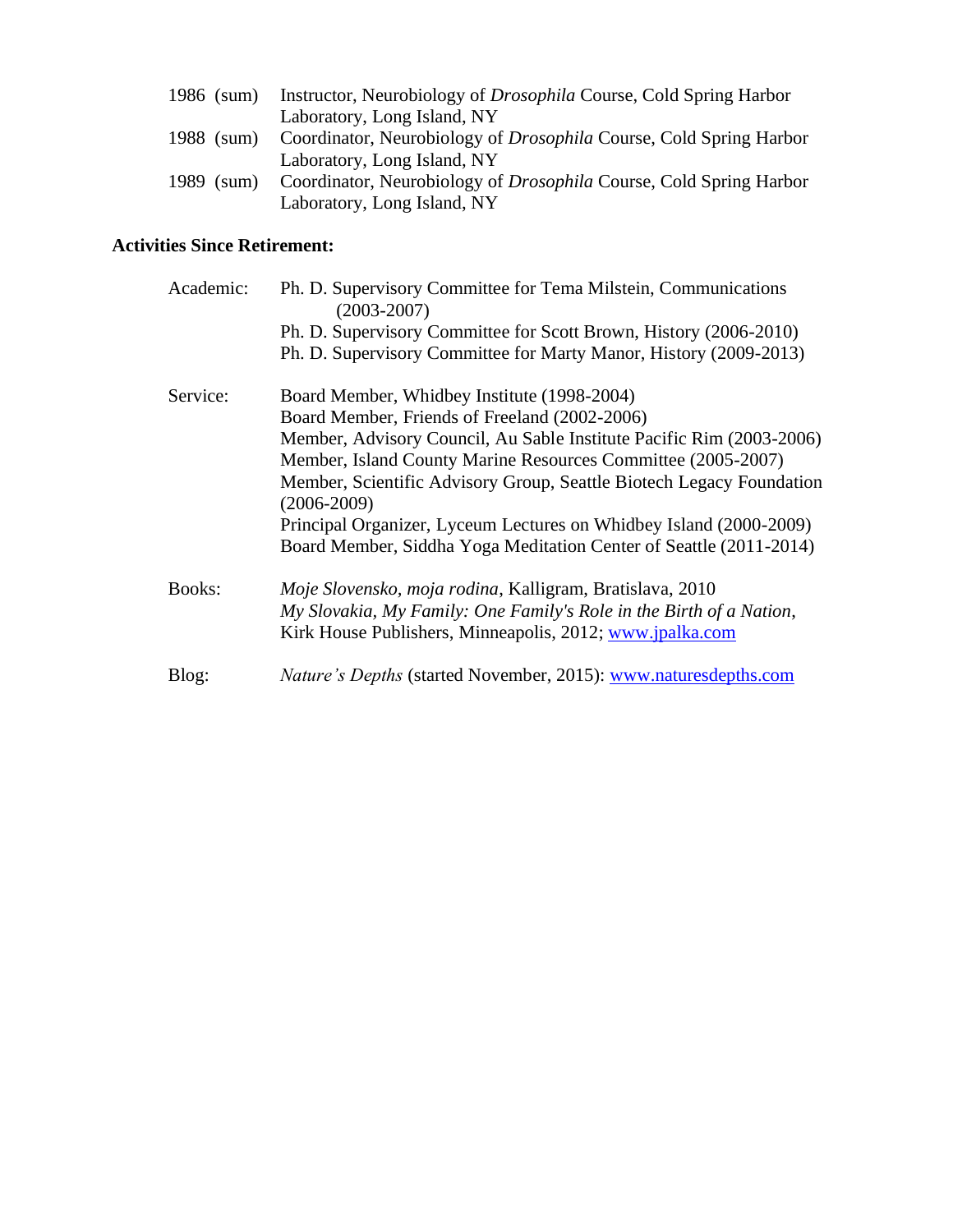#### **PUBLICATIONS**

(Full papers only; abstracts not included)

- 1. Palka, J. 1965. Diffraction and visual acuity of insects. *Science* **149:** 551-553.
- 2. Palka, J., and Babu, K.S. 1967. Toward the physiological analysis of defensive responses of scorpions. *Z. vergl. Physiol.* **55:** 286-297.
- 3. Palka, J. 1967. An inhibitory process influencing visual responses in a fibre of the ventral nerve cord of locusts. *J. Insect Physiol.* **13:** 235-248.
- 4. Palka, J. 1969. Discrimination between movements of eye and object by visual interneurons of crickets. *J. exp. Biol.* **50:** 723-732.
- 5. Edwards, J.S., and Palka, J. 1971. Neural regeneration: Delayed formation of central contacts by insect sensory cells. *Science* **172:** 591-594.
- 6. Abraham, F., Palka, J., Peeke, H.V.S., and Willows, A. O. D. 1972. Model systems and strategies for the neurobiology of learning. *Behav. Biol.***7:** 1-24.
- 7. Palka, J. 1972. Moving movement detectors. *Am. Zool.* **12:** 497-505.
- 8. Edwards, J.S., and Palka, J. 1973. Neural specificity as a game of cricket: Some rules for sensory regeneration in *Acheta Domesticus*. In Young, D. (Ed.), *Developmental Neurobiology of Arthropods.* Cambridge U.P., pp. 131-146.
- 9. Weiss, M.J., and Palka, J. 1973. Comparative anatomy of the central nervous system: Major invertebrate phyla. In Altman, P.L., and Dittmer, D.S. (Eds.), *Biology Data Book*, Second Edition. Fed. Am. Soc. Exp. Biol., pp. 1133-1137.
- 10. Edwards, J.S., and Palka, J. 1974. The cerci and abdominal giant fibres of the house cricket, *Acheta domesticus*. I. Anatomy and physiology of normal adults. *Proc. Roy. Soc. Lond.* **B 185:** 83-103.
- 11. Palka, J., and Edwards, J.S. 1974. The cerci and abdominal giant fibres of the house cricket, *Acheta domesticus*. II. Regeneration and effects of chronic deprivation. *Proc. Roy. Soc. Lond.* **B 185:** 105-121.
- 12. Murphey, R.K., and Palka, J. 1974. Efferent control of cricket giant fibres. *Nature* **248:** 249- 251.
- 13. Palka, J., and Pinter, R.B. 1975. Theoretical and experimental studies of visual acuity in compound eyes. In Horridge, G.A. (Ed.), *Symposium on the Compound Eye*. Oxford U.P., pp. 321-337.
- 14. Murphey, R.K., Mendenhall, B., Palka, J., and Edwards, J.S. 1975. Deafferentation slows the growth of specific dendrites of identified giant interneurons. *J. comp. Neurol.* **159:** 407- 418.
- 15. Palka, J., and Schubiger, M. 1975. Central connections of receptors on rotated and exchanged cerci of crickets. *Proc. Natl. Acad. Sci. USA* **72:** 966-969.
- 16. Edwards, J.S., and Palka, J. Neural generation and regeneration. In Fentress, J.C. (Ed.), *Simpler Networks: An Approach to Patterned Behavior and its Foundations*. Sinauer, pp. 167-185.
- 17. Stocker, R.F., Edwards, J.S., Palka, J., and Schubiger, G. 1976. Projection of sensory neurons from a homeotic appendage, *Antennapedia*, in *Drosophila melanogaster*. *Dev. Biol.* **52:** 210-220.
- 18. Palka, J., Levine, R., and Schubiger, M. 1977. The cercus-to-giant interneuron system of crickets. I. Some attributes of the sensory cells. *J. comp. Physiol.* **119:** 267-283.
- 19. Murphey, R.K., Palka, J., and Hustert, R. 1977. The cercus-to-giant interneuron system of crickets. II. Response properties of two giant interneurons. *J. comp. Physiol.* **119:** 285- 300.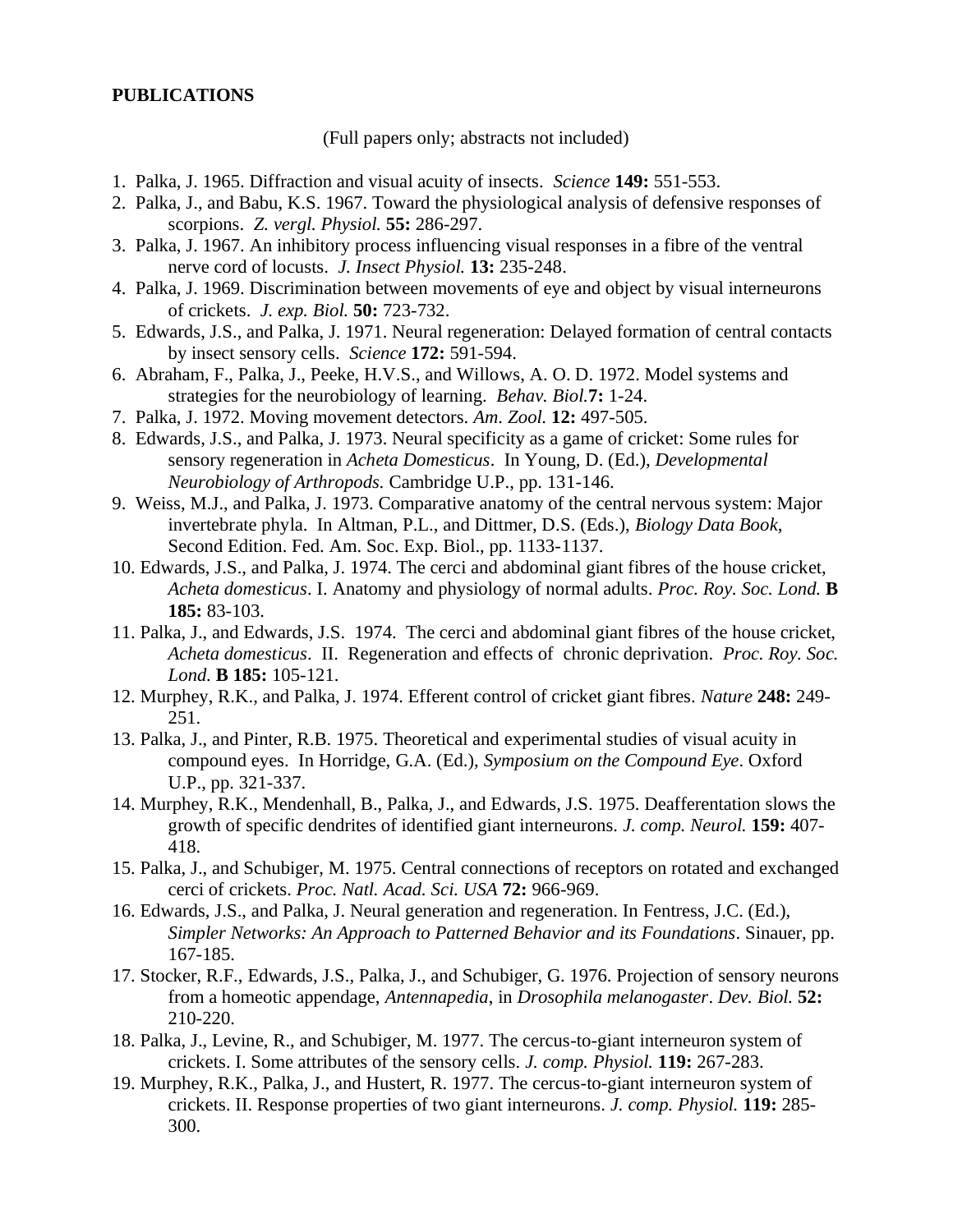- 20. Palka, J., and Olberg, R. 1977. The cercus-to-giant interneuron system of crickets. III. Receptive field organization. *J. comp. Physiol.* **119:** 301-318.
- 21. Palka, J. 1977. Abnormal neural development in invertebrates. In Stent, G.S. (Ed.), *Function and Formation of Neural Systems.* Dahlem Konferenzen, pp. 139-159.
- 22. Palka, J., Lawrence, P.A., and Hart, H.S. 1979. Neural projection patterns from homeotic tissue of *Drosophila* studied in *bithorax* mutants and mosaics. *Dev. Biol.* **69:** 549-575.
- 23. Palka, J. 1979a. Theories of pattern formation in insect neural development. *Adv. Insect Physiol.* **14:** 251-349.
- 24. Palka, J. 1979b. Mutants and mosaics, tools in insect developmental neurobiology. *Symp. Soc. Neurosci.* **4:** 209-227.
- 25. Anderson, H., Edwards, J.S., and Palka, J. 1980. Developmental neurobiology of invertebrates. *Ann. Rev. Neurosci.* **3:** 97-139.
- 26. Palka, J., and Schubiger, M. 1980. Formation of central patterns by receptor cell axons. In Siddiqi, O., Babu, P., Hall, L.M., and Hall, J.C. (Eds.), *Development and Neurobiology of Drosophila*. Plenum, pp. 223-246.
- 27. Palka, J., Schubiger, M., and Hart, H.S. 1981. The path of axons in *Drosophila* wings in relation to compartment boundaries. *Nature* **294:** 447-449.
- 28. Burt, R., and Palka, J. 1982. The central projections of mesothoracic sensory neurons in wild type *Drosophila* and *bithorax* mutants. *Dev. Biol.* **90:** 99-109.
- 29. Palka, J. 1982a. Genetic manipulation of sensory pathways in *Drosophila*. In Spitzer, N.C. (Ed.), *Neuronal Development.* Plenum, pp. 121-170.
- 30. Palka, J. 1982b. Compartments and axon paths in *Drosophila*. In Goodman, C.S., and Pearson, K.G. (Eds.), *Neuronal Development: Cellular Aspects in Invertebrates. Neurosci. Res. Bull.* **20:** 835-838.
- 31. Cole, E.S., and Palka, J. 1982. The pattern of campaniform sensilla on the wing and haltere of *Drosophila melanogsater* and several of its homeotic mutants. *J. Embryol. exp. Morph.* **71:** 41-61.
- 32. Palka, J., and Ghysen, A. 1982. Segments, compartments and axon paths in *Drosophila. Trends Neurosci.* **5:** 382-386.
- 33. Palka, J., Schubiger, M., and Ellison, R.L. 1983. The polarity of axon growth in the wings of *Drosophila melanogaster Dev. Biol.* **98:** 481-492.
- 34. Palka, J., Schubiger, M., and Murray, M.A. 1984. Peripheral neurogenesis in *Drosophila. BioScience* **34:** 318-321.
- 35. Murray, M.A., Schubiger, M., and Palka, J. 1984. Neuron differentiation and axon growth in the developing wing of *Drosophila melanogaster. Dev. Biol.* **104:** 259-273.
- 36. Palka, J. 1984. Precision and plasticity in the insect nervous system. *Trends Neurosci.* **7:**  455-456.
- 37. Schubiger, M., and Palka, J. 1985. Genetic suppression of putative guidepost cells: Effect on establishment of nerve pathways in *Drosophila* wings. *Dev. Biol.* **108:** 399-410.
- 38. Blair, S.S., and Palka, J. 1985a. Axon guidance in cultured wing discs and disc fragments of *Drosophila*. *Dev. Biol.* **108:** 411-419.
- 39. Blair, S.S., and Palka, J. 1985b. Axon guidance in the wings of *Drosophila. Trends Neurosci.* **8:** 284-288.
- 40. Blair, S.S., Murray, M.A., and Palka, J. 1985. Axon guidance in cultured epithelial fragments of the *Drosophila* wing. *Nature* **315:** 406-409.
- 41. Palka, J. 1985. Factors influencing neural differentiation in the periphery. In Cohen, M.J., and Strumwasser, F. (Eds.), *Comparative Neurobiology: Modes of Communication in the Nervous System.* Wiley, pp. 7-24.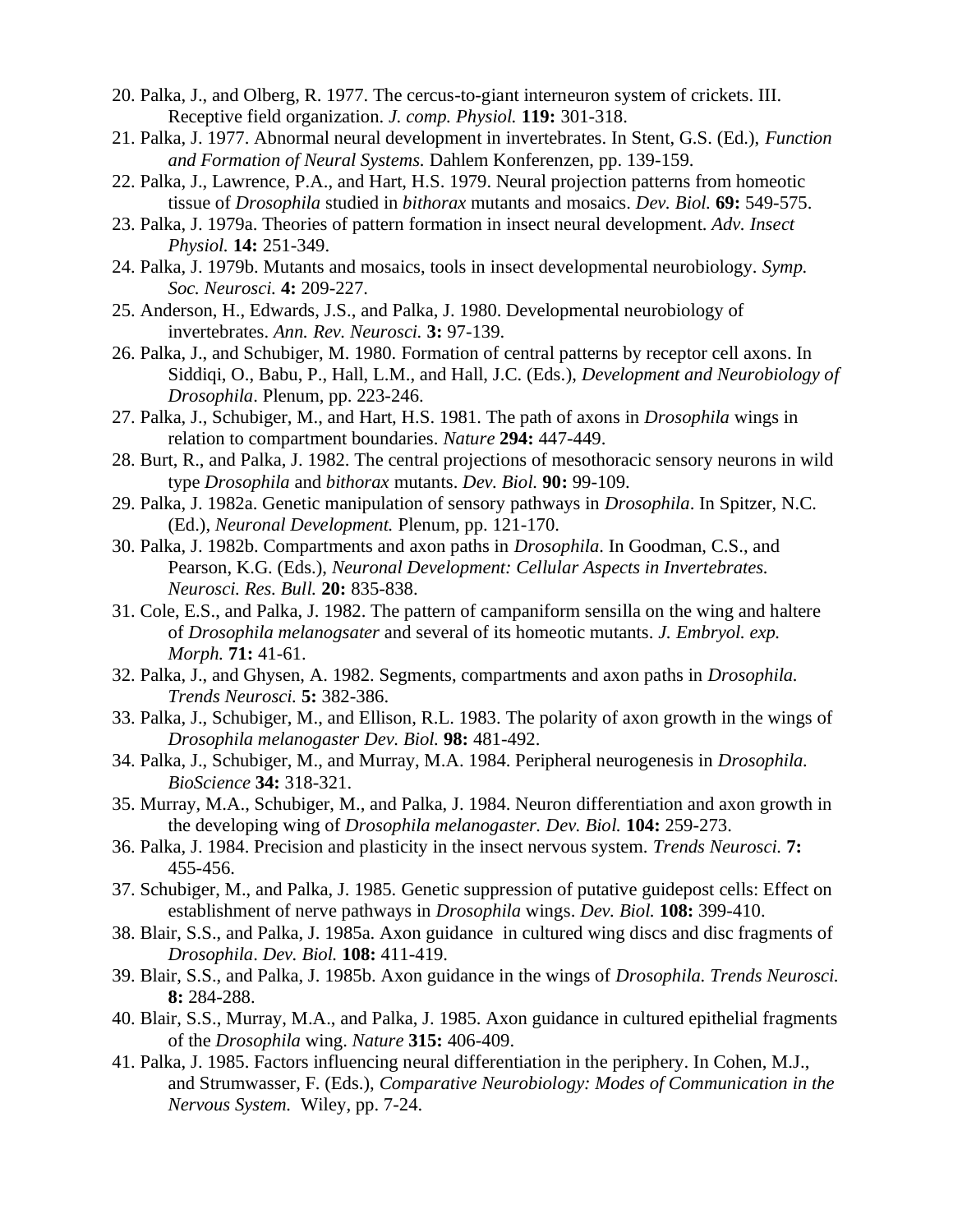- 42. Schubiger, M., and Palka, J. 1986. Axonal polarity in *Drosophila* wings with mutant cuticular polarity patterns. *Dev. Biol*. **113:** 461-466.
- 43. Palka, J., Malone, M.A., Ellison, R.L., and Wigston, D.J. 1986. Central projections of identified *Drosophila* sensory neurons in relation to their time of development. *J. Neurosci.* **6:** 1822-1830.
- 44. Palka, J. 1986. Neurogenesis and axonal pathfinding in invertebrates. *Trends Neurosci.* **9:** 482-485.
- 45. Palka, J. 1986. Epithelial axon guidance in *Drosophila*. *J. Neurobiol.* **17:** 581-584.
- 46. Palka, J. 1987. Axon guidance in the insect periphery. *Develop*. **99:** 307-310.
- 47. Schubiger, M., and Palka, J. 1987. Changing spatial patterns of DNA replication in the developing wing of *Drosophila*. *Dev. Biol.* **123:** 145-153.
- 48. Blair, S.S., Murray, M.A., and Palka, J. 1987. The guidance of axons from transplanted neurons through aneural *Drosophila* wings. *J. Neurosci*. **7:** 4165-4175.
- 49. Dickinson, M.H., and Palka, J. 1987. Physiological properties, time of development, and central projections are correlated in the wing mechanoreceptors of *Drosophila*. *J. Neurosci*. **7:** 4201-4208.
- 50. Palka, J., and Schubiger, M. 1988. Genes for neural differentiation. *Trends Neurosci.* **11:** 515-517.
- 51. Blair, S.S., and Palka, J. 1989. Mosaic *Drosophila* wings reveal regional heterogeneity in the guidance of ectopic axons. *J. Neurobiol.* **20:** 55-68.
- 52. Palka, J., Schubiger, M., and Schwaninger, H. 1990. Neurogenic and antineurogenic effects from modifications at the *Notch* locus. *Develop*. **109:** 167-175.
- 53. Giangrande, A., and Palka, J. 1990. Genes involved in the development of the peripheral nervous system of *Drosophila*. *Sem. Cell Biol.* **1:** 197-209.
- 54. Edwards, J.S., and Palka, J. 1991. Insect neural evolution A fugue or an opera? *Sem. Neurosci.* **3:** 391-398.
- 55. Palka, J., Whitlock, K.E., and Murray, M.A. 1992. Guidepost cells. *Curr. Opinion Neurobiol.* **2:** 48-54.
- 56. Linder, T.M., and Palka, J. 1992. A student apparatus for recording action potentials in the cockroach leg. *Am. J. Physiol.* **262** (*Adv. Physiol. Ed.* **7**): S18-S22.
- 57. Blair, S.S., Giangrande, A., Skeath, J.B., and Palka, J. 1992. The development of normal and ectopic sensilla in the wings of *hairy* and *Hairy wing* mutants of Drosophila. *Mech. Dev.* **38:** 3-16.
- 58. Giangrande, A., Murray, M.A., and Palka, J. 1993. Development and organization of glial cells in the peripheral nervous system of *Drosophila melanogaster*. *Develop*. **117**: 895- 904.
- 59. Palka, J. 1993. Neuronal specificity and its development in the *Drosophila* wing disc and its derivatives. *J. Neurobiol*. **24**: 788-802.
- 60. Schubiger, M., Feng, Y., Fambrough, D.M., and Palka, J. 1994. A mutation of the Drosophila sodium pump a subunit gene results in bang-sensitive paralysis. *Neuron* **12**: 373-381.
- 61. Whitlock, K.E., and Palka, J. 1995. Development of wing sensory axons in the central nervous system of *Drosophila* during metamorphosis. *J*. *Neurobiol*. **26**:189-204.
- 62. Murray, M.A., Fessler, L.I., and Palka, J. 1995. Changing distributions of extracellular matrix components during early wing morphogenesis in *Drosophila*. *Dev*. *Biol*.**168**:150- 165.
- 63. Dickinson, M.H., Hannaford, S., and Palka, J. 1997. The evolution of insect wings and their sensory apparatus. *Brain Behav. Evol*. **50**:13-24.